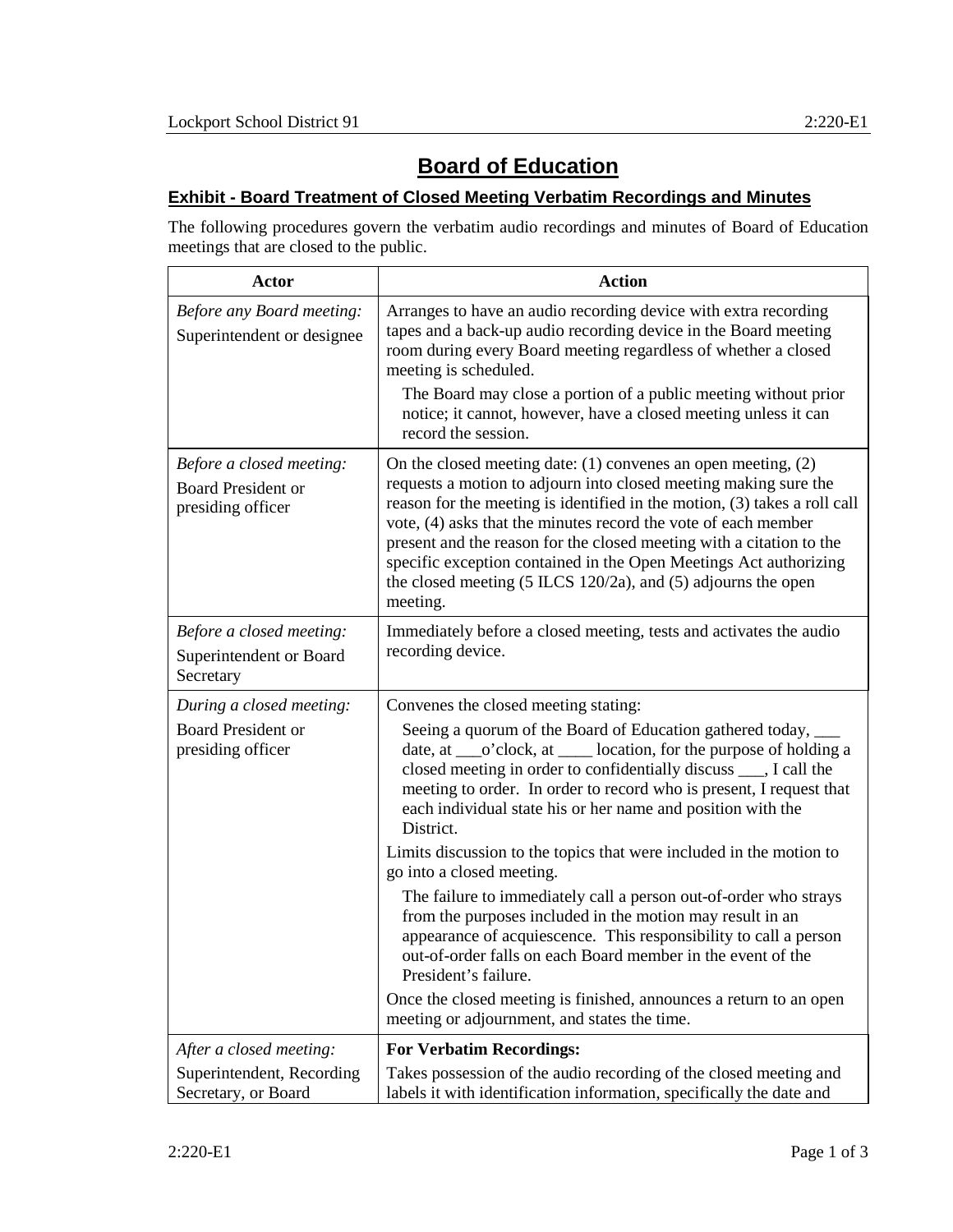| Actor                                                | <b>Action</b>                                                                                                                                               |
|------------------------------------------------------|-------------------------------------------------------------------------------------------------------------------------------------------------------------|
| Secretary                                            | items discussed.                                                                                                                                            |
|                                                      | Adds the identification information contained on the audio<br>recording's label to a cumulative list of closed meeting recordings.                          |
|                                                      | As soon as possible, puts the recording of the closed meeting in the<br>previously identified secure location for storing recordings of closed<br>meetings. |
|                                                      | Upon request of a Board member:                                                                                                                             |
|                                                      | 1. Provides access to the verbatim recordings minutes at a<br>reasonable time and place without disrupting District operations;                             |
|                                                      | Supervises the access to the closed session minutes or delegates<br>2.<br>it to one of the following individuals in the District:                           |
|                                                      | The Recording Secretary,<br>a.<br>b. The Superintendent or designated administrator, or<br>c. Any elected Board member; and                                 |
|                                                      | 3. Logs the access to the recordings in 2:220-E7, Access to Closed<br>Meeting Minutes and Verbatim Recordings.                                              |
|                                                      | <b>For Closed Meeting Minutes:</b>                                                                                                                          |
|                                                      | Prepares written closed meeting minutes that include:                                                                                                       |
|                                                      | The date, time, and place of the closed meeting<br>$\bullet$<br>The Board members present and absent<br>$\bullet$                                           |
|                                                      | A summary of discussion on all matters proposed or<br>discussed                                                                                             |
|                                                      | The time the closed meeting was adjourned                                                                                                                   |
|                                                      | Upon request of a Board member:                                                                                                                             |
|                                                      | 1. Provides access to the closed session minutes at a reasonable<br>time and place without disrupting District operations;                                  |
|                                                      | 2.<br>Supervises the access to the closed session minutes or delegates<br>it to one of the following individuals in the District:                           |
|                                                      | a. The Recording Secretary,<br>b. The Superintendent or designated administrator, or<br>Any elected Board member; and<br>$c_{\cdot}$                        |
|                                                      | 3.<br>Logs the access in 2:220-E7, Access to Closed Meeting Minutes<br>and Verbatim Recordings.                                                             |
| After a closed meeting:<br><b>Board of Education</b> | Approves the previous closed meeting minutes at the next open<br>meeting.                                                                                   |